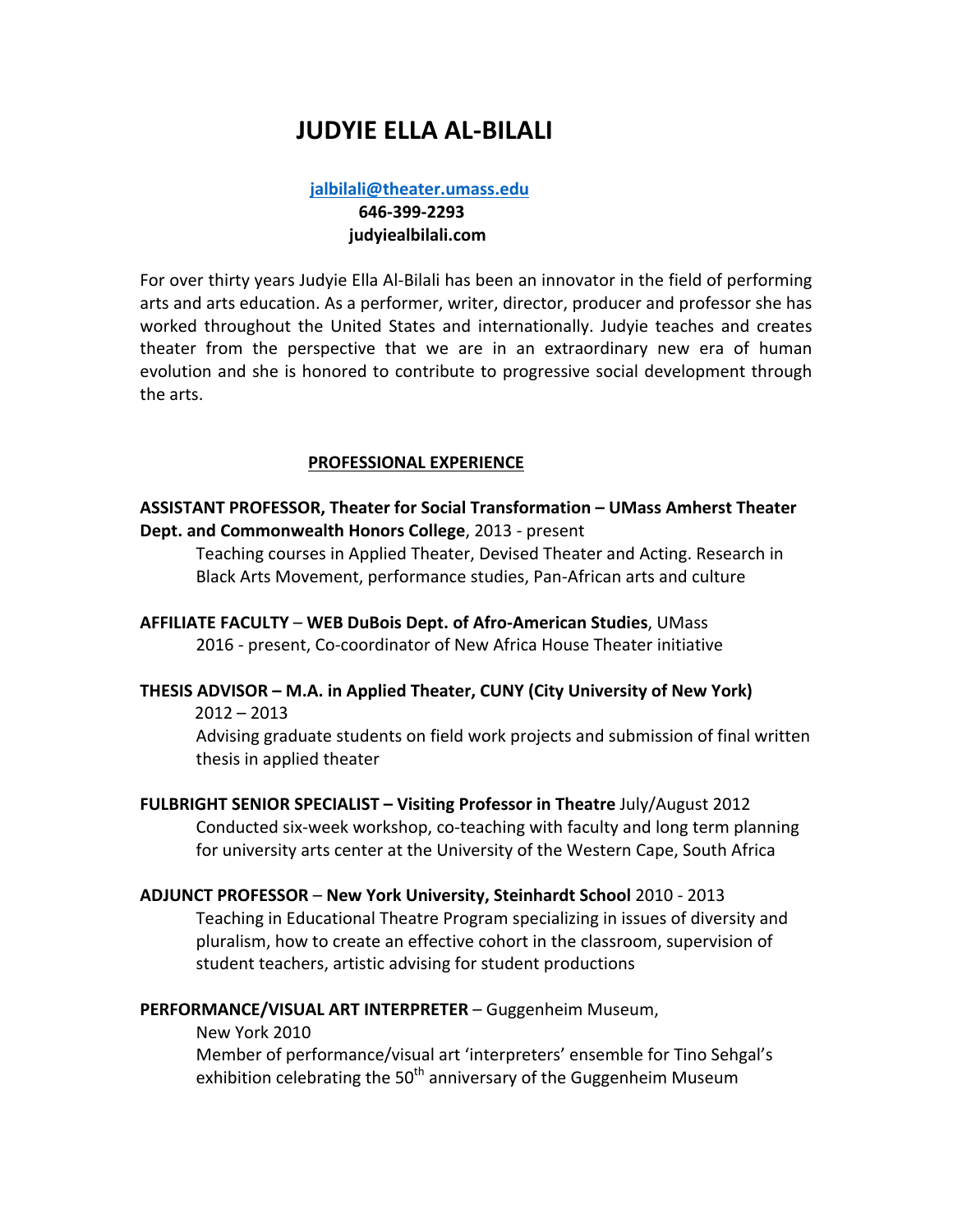**MASTER TEACHING ARTIST – American Place Theater 'Literature to Life' 2011 – 2013** Facilitation of stage presentations in academic and professional venues

**ARTISTIC/PRODUCING DIRECTOR** – **Brown Paper Studio, South Africa** 2004-2009 Founder of Applied Theatre company at University of the Western Cape, Azaad Youth Services and Glendale Secondary School, fund-raising and administration

#### **THEATRE PROFESSOR** – Semester at Sea, Voyage around the World 2007

Taught playwriting, directing and performance courses hosted by the Institute for Shipboard Education and the University of Virginia, travel to thirteen countries and led overseas field trips, advisor to Students of Color @ Sea

**FULBRIGHT SENIOR SCHOLAR – University of the Western Cape 2004-2005** Awarded Teaching and Research grant for creative exploration of national identity in the New South Africa, created curriculum for playwriting and dramaturgy courses, established Brown Paper Studio as an extracurricular theatre program

**GUEST DIRECTOR/THEATRE TEACHER – Project 2050/New WORLD Theater** 2003/1998 Teaching high school youth acting and playwriting, directing devised theatre productions for arts education program focused on Hip Hop culture

### **VISITING ARTIST/THEATRE PROFESSOR** – **Amherst College** 2002

Guest director for senior thesis production, visiting professor in playwriting specializing in devised theatre and development process for new works

### **ASSISTANT THEATRE PROFESSOR– Hampshire College** 2001-2002

Initiated interdisciplinary arts curriculum in directing and acting, thesis advisor, head of dramaturgy on faculty directed production

- **ASSISTANT DIRECTOR Women of Color Leadership Network** 2000-2002 Designed arts and cultural projects, staff hiring and training, fund-raising and event planning, workshop facilitator and public relations for program focused on needs of women of color at EveryWoman's Center, UMass
- **INTERNATIONAL EXCHANGE ARTIST** Augusta Savage Gallery, UMass 2002 Teaching and directing theatre in South Africa
- **ARTS PROGRAM ANALYST** New York State Council on the Arts, 1990-91 Organizational and fiscal review of arts groups funded by the state arts agency

**DEVELOPMENT DIRECTOR** - Crossroads Theatre Company, 1988-90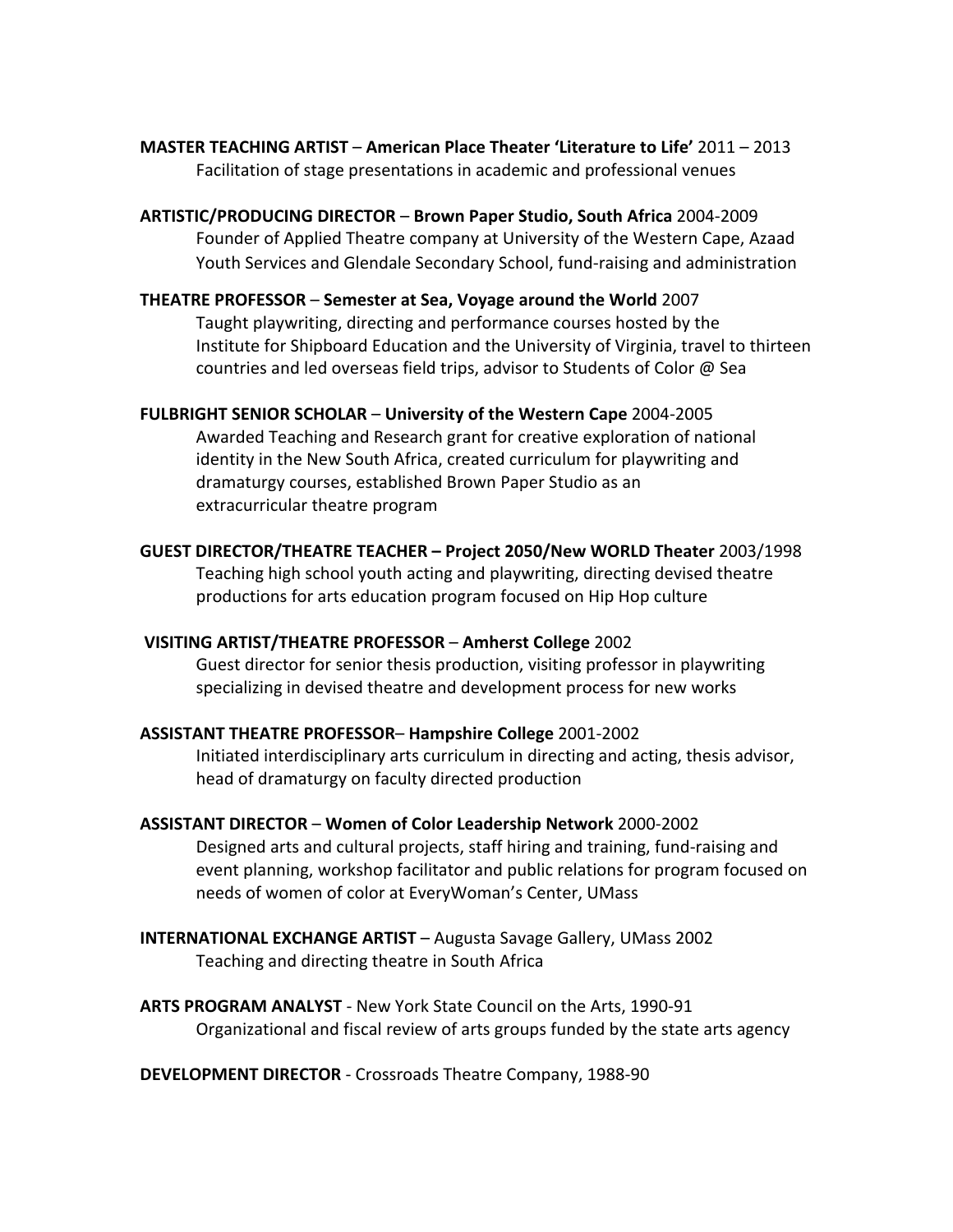Grant-writing, fund-raising to public and private sector, long-range planning, public relations, special events coordinator, capital campaign initiative

- **ARTISTIC DIRECTOR** Homecoming Festival Inc., 1983-88 Founder and director of annual celebration of African American Performing Arts, fund-raising and fiscal management
- **PROGRAM DIRECTOR** KY Governor's School for the Arts Drama Program, 1987-88 Established drama department for gifted students from throughout the state
- ARTIST-IN-RESIDENCE Kentucky Arts Council, 1984-88 Teaching, directing, public relations and fund-raising for after school arts program, animation/resident arts initiative in Louisville neighborhoods
- ARTS PROGRAM DIRECTOR Four Quarters Community Action Agency, 1982-83 Grants writing, fund-raising, cultural programming, public relations
- **FESTIVAL CO-ORDINATOR** Actors Theatre of Louisville, 1981-82 Foreign and domestic press relations, staff management and hospitality for the Humana Festival of New American Plays and for the Shorts Festival of One-Acts
- **ARTS PROGRAM DIRECTOR** Brownsville Heritage House, 1980-81 Arts instructor, grants writing, staff supervision, public relations for neighborhood arts program in Brooklyn, New York

### **EDUCATION**

- **MASTER OF FINE ARTS –** Degree in Theatre, concentration in Directing University of Massachusetts/Amherst
- **BACHELOR OF ARTS** Bachelor's Degree with Individual Concentration (BDIC, Theater and Afro-American Studies) in African American Performing Arts awarded Cum Laude, University of Massachusetts/Amherst

# **AWARDS & HONORS**

**MARION AND JASPER WHITING TRAVEL GRANT**– Collective Creativity and Civic Life: the Osun-Osogbo Festival in Nigeria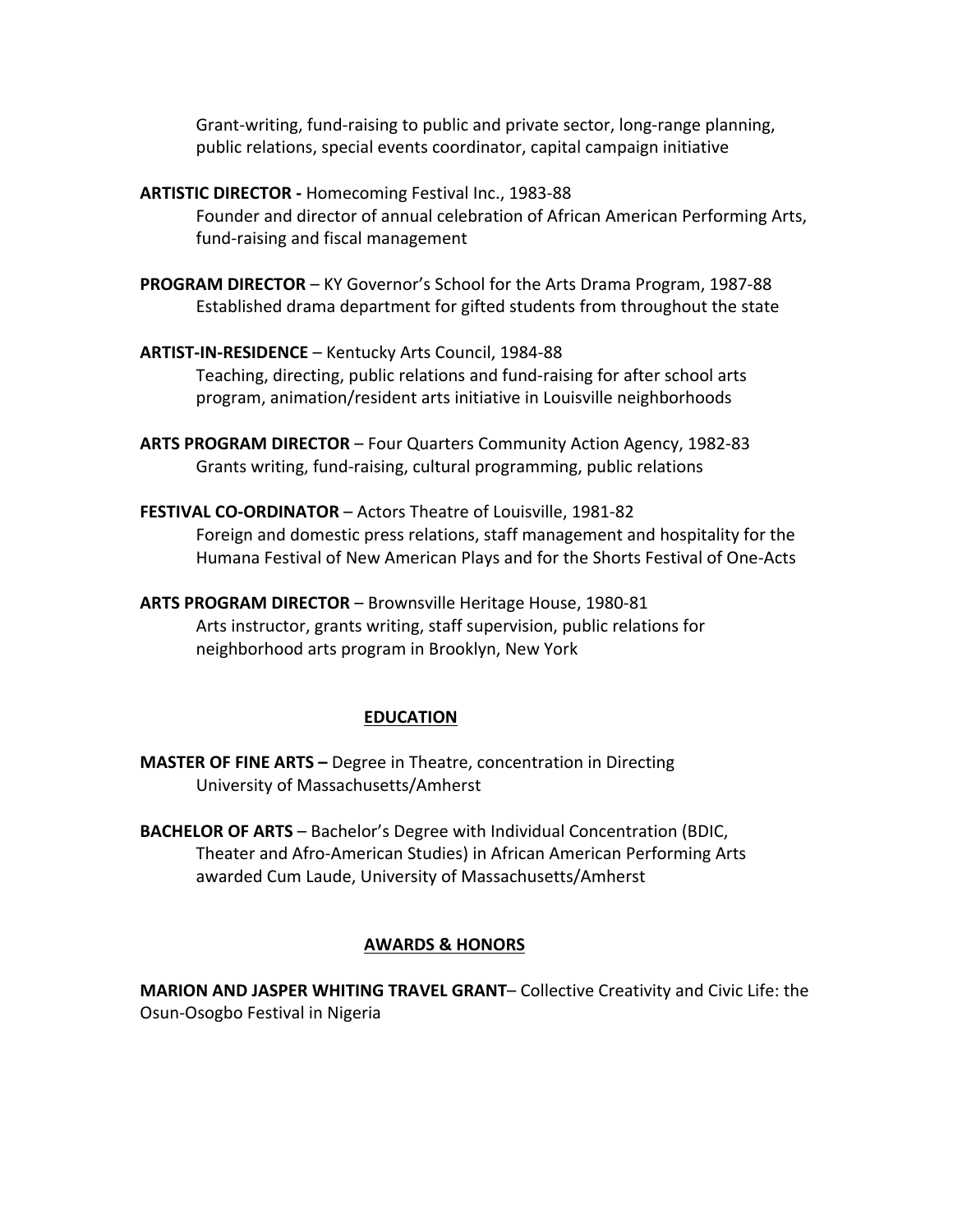## **CIVIC ENGAGEMENT SERVICE LEARNING FELLOWSHIP (CESL)** – UMass Amherst

**STUDENT CHOICE AWARD - Residential First Year Experience, UMass Amherst** 

**FULBRIGHT SENIOR SPECIALIST** – International Consultant for US State Department Fulbright Program

**FULBRIGHT SENIOR SCHOLAR** – Teaching and research grant awarded by the US State Department and the South African Fulbright Commission

**JACOB K. JAVITS FELLOWSHIP** – National Scholarship awarded in the Arts, Humanities & Social Sciences

**PLAYWRIGHT'S FELLOWSHIP & ARTS ADMINISTRATION FELLOWSHIP - National** Endowment for the Arts

**PLAYWRIGHT'S FELLOWSHIP** – New York Foundation for the Arts

**ARTIST'S RESIDENCY FELLOWSHIP** – MacDowell Colony for the Art

**KENTUCKY ARTS COUNCIL BOARD MEMBER - 1987-89** 

### **PUBLICATIONS & ARTICLES**

"The Circle" *Imagined Theatres: South Africa* curated by Megan Lewis http://imaginedtheatres.com/south-africa/

**Black Acting Methods: Critical Approaches**, Ed. Sharrell Luckett, Tia M. Shaffer, Routledge 2017

**"Collidescope 2.0: Adventures in Pre- and Post-Racial America"** *UMass Research* 2016

"Loving the Alien: Collidecsope 2.0" *UMass Amherst Magazine*, Summer 2016

For the Feeling: Love & Transformation from New York to Cape Town - Memoir about establishing a theatre company in Cape Town and work as a cultural activist in the New South Africa, 2012

**Jumping into Creativity: Encounters with Performance as Pedagogic Intervention in On and Off Campus Contexts** with Dr. Miki Flockemann and Verity Vass - The International *Journal of Learning*, 2008

**Halcyon Days** – Book of haiku published by Indian Hill Press, Martha's Vineyard, 1996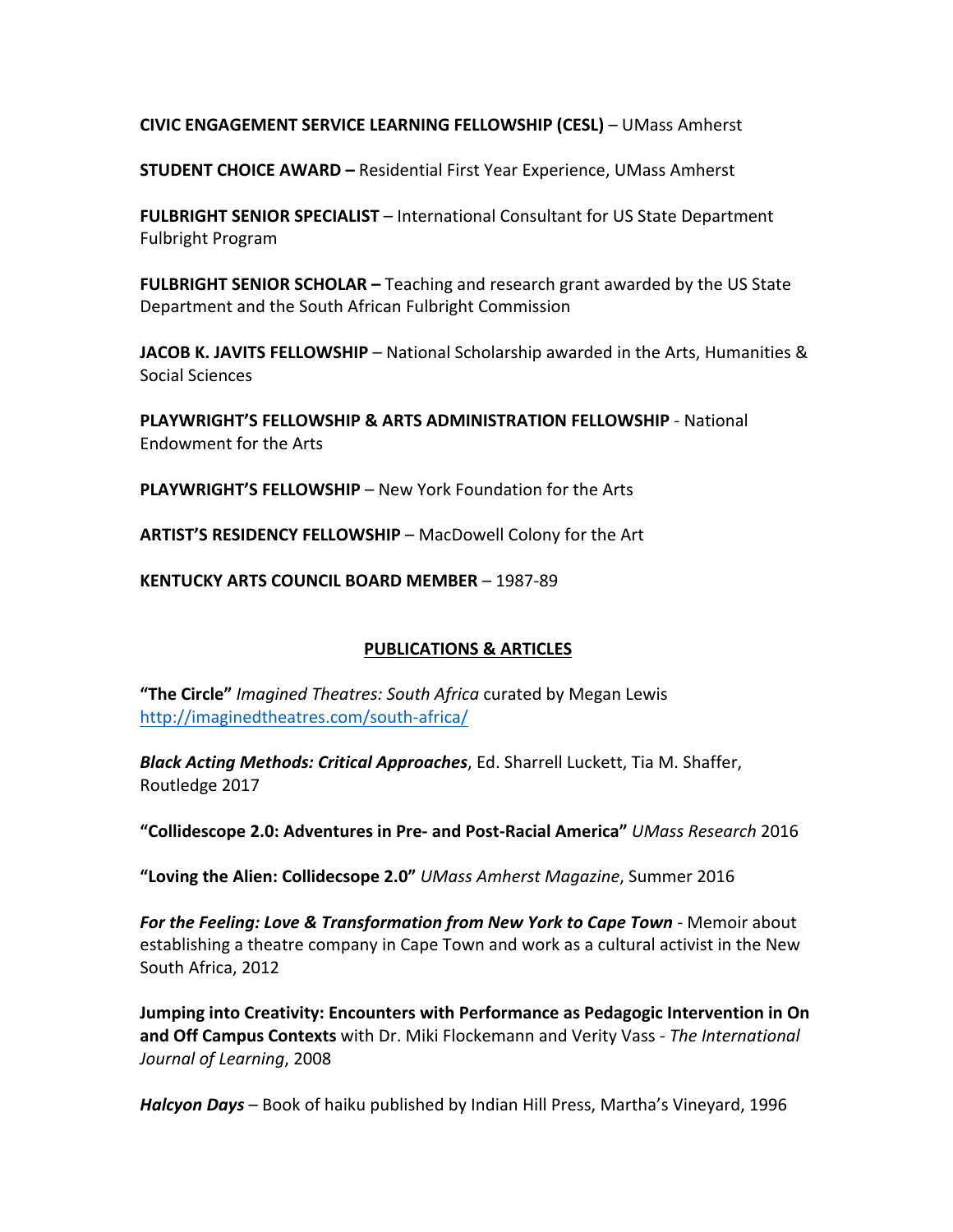**North Carolina Notebook**, *Black Masks*, Nov/Dec 1989 ed. Beth Turner

**Defining Animation**, *Connections Quarterly;* National Assembly of Local Arts Agencies, January 1987, ed. Barbara Schaffer Bacon

#### **PLAYWRITING**

- **Belly Incantation** Collaboration with playwright Constance Congdon Ko Festival, Amherst, MA 2002
- **Flood of Fire** Head Dramaturg for devised production, Hampshire College 2000
- **Saviour's Day** Author and Director for staged reading at Eureka Theatre, San Francisco, CA 1999
- **Ice House** Author and Director for Ensemble Theatre Company production, Newark, NJ 1989 Produced at Clark Atlanta University, Atlanta, GA 1992

**The Death of Black & White** – Author and Director for Homecoming Festival, Louisville, KY 1986 Women in Theatre Festival, Boston, MA 1987

### **DIRECTING**

- Venus UMass Theater dept., 2013
- **Out There!** Devised production by Brown Paper Studio and Temo Consulting, 2009
- *Trust on Tour* Devised production by Clothing Workers Bargaining Council Union of the Western Cape, 2008

**Free for All: Meditations on Democracy** – Devised production by Brown Paper Studio University of the Western Cape, 2008

- *Just A Name* Brown Paper Studio Arts Residency; University of the Western Cape Glendale Senior Secondary School, Cape Town, South Africa 2007/2008
- *The 13<sup>th</sup> Port* Devised production by Brown Paper Studio Shipboard Company, Semester at Sea 2007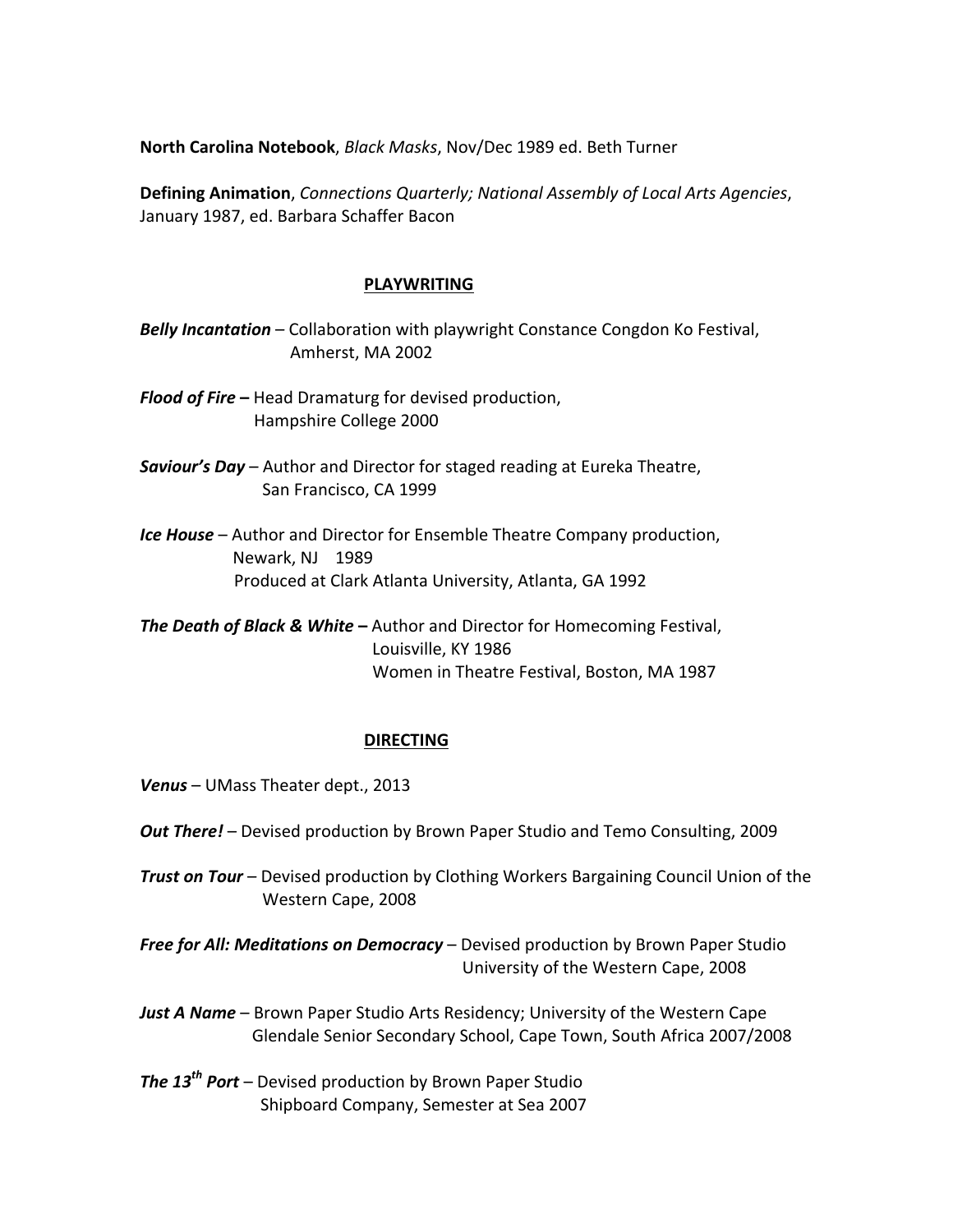**Looking for Mike** – Brown Paper Studio Arts Residency; University of the Western Cape Glendale Senior Secondary School, South Africa 2005

D'CIPHER: Set the Record Round – Brown Paper Studio, Cape Town Festival 2005 University of the Western Cape, South Africa, 2004

**Peace by Peace** – Hospital Audiences Inc., New York, NY 2002

**The Cure at Troy** (choreographer) - Old Deerfield Productions, Deerfield, MA 2002

**What I Want You to Know** – Devised production, Guga S'Thebe Cultural Center, Cape Town, South Africa 2002

**Pastel City-Amherst College, 2002** 

**The Bacchae of Euripides** – Rand Theater, University of Massachusetts, 2000

**Where the Mississippi Meets the Amazon** – Augusta Savage Gallery, University of Massachusetts 1999

**Sanango** – Curtain Theatre, University of Massachusetts, 1999 Genesis Festival, Crossroads Theatre Company, 1996

**Love, Langston** – studio production, University of Massachusetts, 1998

**Coyote Gets Sober** – New WORLD Theater, University of Massachusetts, 1998

**It's Morning** – Rand Theater, University of Massachusetts, 1997

**The Screened-In Porch** – Crossroads Theatre Company, New Brunswick, NJ 1996 Genesis Festival, Crossroads Theatre Company, 1995

**S'kin** – Genesis Festival, Crossroads Theatre Company, 1996

**Oak & Ivy** – Bushfire Theatre, Philadelphia, PA 1994

**Come Down Burning** – American Place Theater, New York, NY 1993

**Tar Baby** and **The People Could Fly** – Kentucky Center for the Arts, Louisville, KY 1988

**Conversation with the Future** – Kentucky Center for the Arts, Louisville, KY 1987